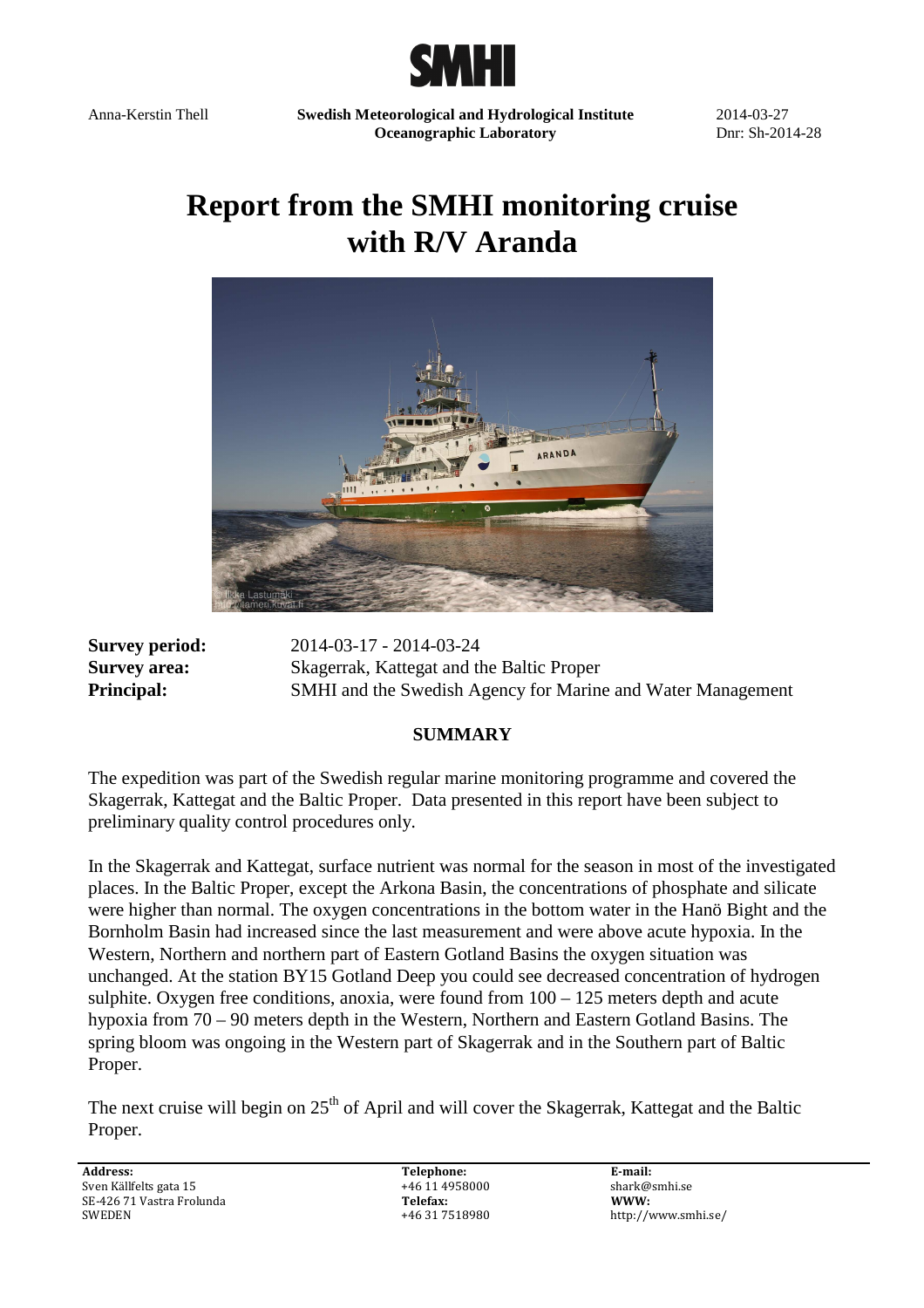

# **PRELIMINARY RESULTS**

The cruise, which was the first in-house with the Finnish research vessel Aranda, began in Helsinki on March 17<sup>th</sup> and ended in Nynäshamn on March 24<sup>th</sup>. A short visit was made to the port of Lysekil for loading of complementing equipment and to take ashore some samples. Winds were week in the beginning and the end of the expedition and moderate in the middle, wind direction varied. The air temperature varied between -1 and 9°C.

#### **The Skagerrak**

Surface temperatures were normal for the season and varied between 5.3 and 5.7°C. The salinity in the surface layer varied between normal to slightly above normal, varying from 27.5 psu close to the coast to 31.2 psu in the southern part. The halocline and the thermocline was week developed in the whole area except in the western part where it was well developed and was found at  $10 - 70$  meters depth.

Nutrient concentrations showed normal values for the season. Phosphate concentrations were between 0.07 and 0.28  $\mu$ mol/l, silicate varied from 1.0 to 5.3  $\mu$ mol/l, while the sum of nitrite + nitrate had concentrations between  $2.1 - 6.5 \text{ µmol/l.}$ 

Fluorescence measurements showed an ongoing spring bloom in the western part of the area.

#### **The Kattegat and the Sound**

Surface water temperatures were slightly above normal and varied between 5.3 and 5.7°C. The salinity of the surface water was above normal,  $22.4 - 31.4$  psu, in the Sound 21.8 psu. Thermocline and halocline coincided at depths between 15 and 25 meters and was week developed. All nutrients in the surface layer showed, for the season, normal to under and above normal values. Phosphate concentrations, below normal in the Sound, were between 0.03 and 0.21 µmol/l. The amount of nitrite + nitrate, above normal in the northern part, varied from below the detection limit  $(< 0.10 \,\mu\text{mol/l})$  to 6.3  $\mu\text{mol/l}$ . Silicate values were in the range 0.4 to 3.3  $\mu\text{mol/l}$ , below normal in the Sound.

The fluorescence measurements showed that the spring bloom was over for this time.

The oxygen situation in the deep water was good. The lowest oxygen concentration in the Kattegat area, 5.2 ml/l, was measured at the station Anholt E. In the Sound, 5.5 ml/l was registered at W Landskrona.

## **The Baltic Proper**

Surface temperatures were normal for the season, varying between 2.8 - 4.0°C. The surface layer of the Baltic Proper was well mixed, both thermocline and halocline was found at about 50 - 80 meters depth in the Northern, Western and Eastern Gotland Basins, at 50 meter in the Bornholm basin and at 30 meters depth in the Arkona Basin.

The concentrations of phosphate and silicate were higher than normal in the whole area except for the Arkona Basin where they were lower than normal. Phosphate concentrations varied between  $0.15 - 0.77$  µmol/l and silicate concentrations were between 1.3 and 15.6 µmol/l. The amount of nitrite + nitrate was normal, except in the Arkona Basin where the amount was lower than normal, varying between  $< 0.10$  and 3.4  $\mu$ mol/l.

In the Arkona Basins bottom water, the oxygen situation was still very good. In the Bornholm Basin and in the Hanö Bight, oxygen concentrations in the bottom water had increased sins the last measurements to above acute hypoxic conditions  $(< 2 \text{ ml/l})$ . At the station BCSIII-10, the situation had worsened, and was now only 0.27 ml/l in the bottom water. North of BCS III-10, at BY15 Gotland Deep an early inflow was shown that the amount of hydrogen sulphite in the bottom water